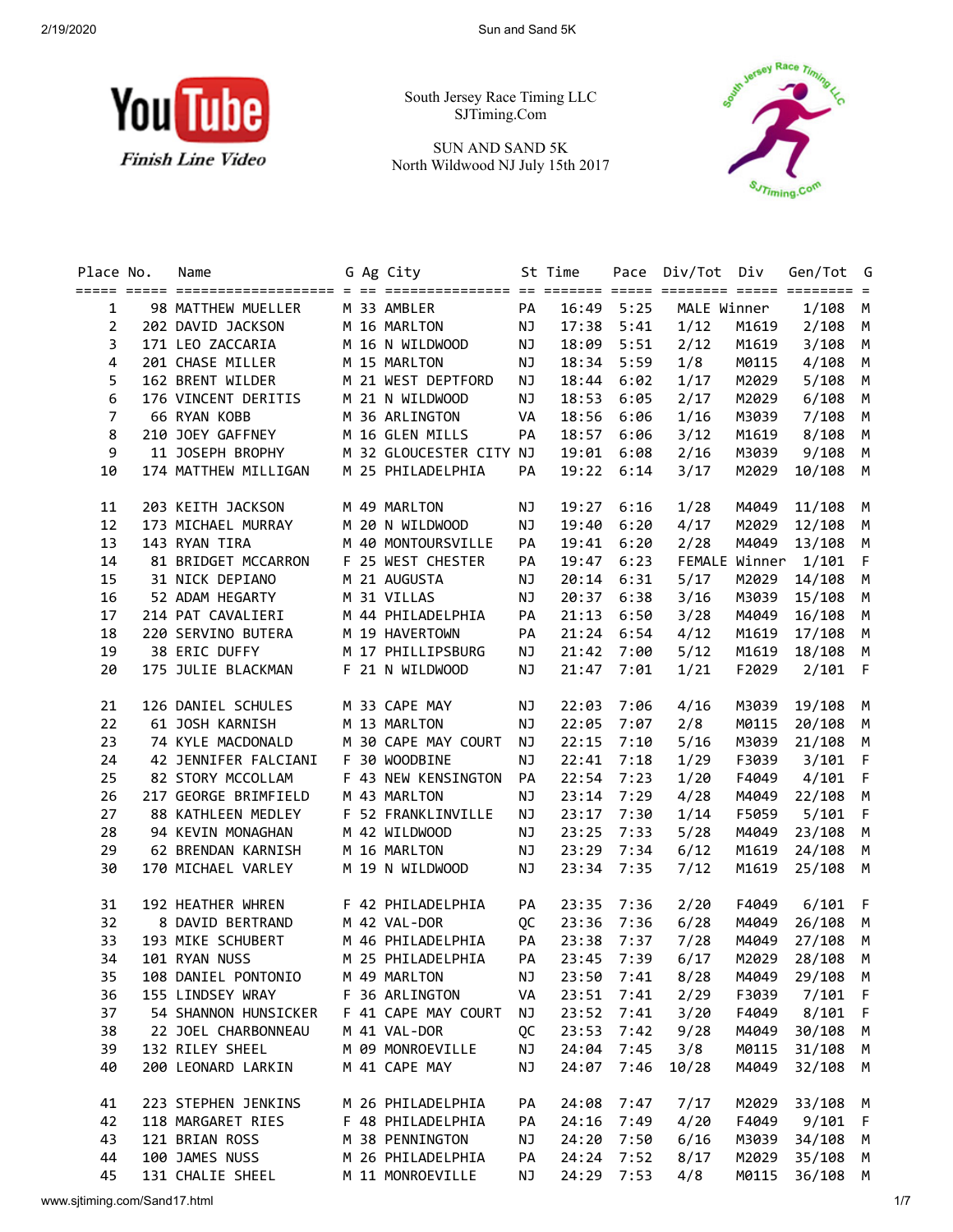| 46  | 3 ANTHONY ALOSI      | M 33 PHILADELPHIA | PA  | 24:30 7:54 7/16  |  |       | M3039 37/108 M |  |
|-----|----------------------|-------------------|-----|------------------|--|-------|----------------|--|
| 47  | 63 MATTHEW KILMER    | M 20 CINNAMINSON  | NJ. | 24:33 7:54 9/17  |  | M2029 | 38/108 M       |  |
| 48  | 78 CHRIS MASLONKA    | M 45 PHILLIPSBURG | NJ. | 24:36 7:56 11/28 |  |       | M4049 39/108 M |  |
| 49  | 50 STEPHEN GUGLIOTTA | M 49 WILDWOOD     | NJ. | 24:41 7:57 12/28 |  | M4049 | 40/108 M       |  |
| 50. | 228 RICH CASTENGNA   | M 45 CINNAMINSON  | NJ. | 24:48 7:59 13/28 |  |       | M4049 41/108 M |  |



| Place No. | Name<br><u>soore soore sooresconcescoores a or concesconcesco or soores soore concesco soore soores =</u> |  | G Ag City               |           | St Time    |      | Pace Div/Tot Div |       | Gen/Tot G      |     |
|-----------|-----------------------------------------------------------------------------------------------------------|--|-------------------------|-----------|------------|------|------------------|-------|----------------|-----|
| 51        | 160 JAMES SMITH                                                                                           |  | M 39 ELIZABETHTOWN      | PA        | 24:51 8:00 |      | 8/16             | M3039 | 42/108 M       |     |
| 52        |                                                                                                           |  |                         | PA        | 25:06 8:05 |      | 14/28            | M4049 | 43/108         | M   |
| 53        | 197 JEFF CAMPBELL                                                                                         |  | M 56 SAYREVILLE         | NJ        | 25:26 8:12 |      | 1/19             | M5059 | 44/108         | M   |
| 54        | 12 MAURA BROPHY                                                                                           |  | F 29 GLOUCESTER CITY NJ |           | 25:28      | 8:12 | 2/21             | F2029 | 10/101 F       |     |
| 55        | 144 SAMANTHA TOLAN F 22 VILLAS                                                                            |  |                         | NJ        | 25:29      | 8:13 | 3/21             | F2029 | 11/101         | F   |
| 56        | 76 LAUREN MALLEE                                                                                          |  | F 24 AMBLER             | PA        | 25:35      | 8:15 | 4/21             | F2029 | 12/101         | F   |
| 57        | 77 DANA MARANO                                                                                            |  | F 23 TOWNSHIP OF WAS NJ |           | 25:38      | 8:15 | 5/21             | F2029 | 13/101 F       |     |
| 58        | 215 CHARLES APPRENDI                                                                                      |  | M 62 VINELAND           | NJ        | 25:40      | 8:16 | 1/7              | M6099 | 45/108 M       |     |
| 59        | 129 TIMOTHY SHANNON                                                                                       |  | M 52 CHERRY HILL        | NJ        | 25:42 8:17 |      | 2/19             | M5059 | 46/108 M       |     |
| 60        | 34 KEVIN DONAHUE                                                                                          |  | M 29 PHILADELPHIA       | PA        | 25:45      | 8:18 | 10/17            |       | M2029 47/108 M |     |
| 61        | 15 TABITHA CAIN                                                                                           |  | F 35 ABINGTON           | PA        | 25:49 8:19 |      | 3/29             | F3039 | 14/101 F       |     |
| 62        | 16 DAVID CAIN                                                                                             |  | M 36 ABINGTON           | PA        | 25:50 8:19 |      | 9/16             |       | M3039 48/108 M |     |
| 63        | 104 OLIVIER PERREAULT                                                                                     |  | M 25 VAL-DOR            | QC        | 25:51 8:20 |      | 11/17            | M2029 | 49/108 M       |     |
| 64        | 125 AMANDA RYAN                                                                                           |  | F 22 GALLOWAY           | NJ        | 25:53      | 8:20 | 6/21             | F2029 | 15/101 F       |     |
| 65        | 218 JAMIE MORRIS                                                                                          |  | F 37 WOODBURY HTS       | NJ        | 25:59      | 8:22 | 4/29             | F3039 | 16/101 F       |     |
| 66        | 169 SCOTT CLARK                                                                                           |  | M 49 MARLTON            | NJ        | 26:01      | 8:23 | 15/28            | M4049 | 50/108 M       |     |
| 67        | 85 KATELYN MCGILLEN F 24 FEASTERVILLE TR PA                                                               |  |                         |           | 26:02      | 8:23 | 7/21             | F2029 | 17/101 F       |     |
| 68        | 28 MATTHEW DAYWALT                                                                                        |  | M 37 NORTH WALES        | PA        | 26:08      | 8:25 | 10/16            | M3039 | 51/108 M       |     |
| 69        | 72 ROBERT LUONGO                                                                                          |  | M 54 PARSIPPANY         | NJ        | 26:18      | 8:28 | 3/19             | M5059 | 52/108         | M   |
| 70        | 225 CLEMSON ALAMSTIN                                                                                      |  | M 56 W CREST            | NJ        | 26:22      | 8:29 | 4/19             | M5059 | 53/108 M       |     |
| 71        | 135 LINDSAY STRAUB                                                                                        |  | F 31 PHILADELPHIA       | PA        | 26:25 8:31 |      | 5/29             | F3039 | 18/101 F       |     |
| 72        | 191 JOSHUA STOREN-CONCE M 21 HIGHTSTOWN                                                                   |  |                         | <b>NJ</b> | 26:28 8:31 |      | 12/17            | M2029 | 54/108 M       |     |
| 73        | 35 JAMES DONNELLY                                                                                         |  | M 25 MORRIS PLAINS      | NJ        | 26:29 8:32 |      | 13/17            | M2029 | 55/108 M       |     |
| 74        | 157 FRED DANULC                                                                                           |  | M 69 N WILDWOOD         | NJ        | 26:29      | 8:32 | 2/7              | M6099 | 56/108 M       |     |
| 75        | 93 DANIELLE MITCHELL F 28 VINELAND                                                                        |  |                         | NJ        | 26:31 8:32 |      | 8/21             | F2029 | 19/101 F       |     |
| 76        | 227 NICK BROMLEY                                                                                          |  | M 17 FOLSOM             | NJ        | 26:32 8:33 |      | 8/12             | M1619 | 57/108 M       |     |
| 77        | 58 LAUREN JENKINS                                                                                         |  | F 28 PHILADELPHIA       | PA        | 26:34 8:33 |      | 9/21             | F2029 | 20/101 F       |     |
| 78        | 95 WILLIAM MONAGHAN                                                                                       |  | M 45 BLACKWOOD          | NJ        | 26:35 8:34 |      | 16/28            | M4049 | 58/108 M       |     |
| 79        | 147 MICHAEL VAUGHAN                                                                                       |  | M 50 SPRINGFIELD        | PA        | 26:38 8:35 |      | 5/19             | M5059 | 59/108 M       |     |
| 80        | 99 KAREN NUSS                                                                                             |  | F 51 MULLICA HILL       | NJ        | 26:46 8:37 |      | 2/14             | F5059 | 21/101 F       |     |
| 81        | 20 TIM CARR                                                                                               |  | M 43 LAFAYETTE HILL     | PA        | 26:49 8:38 |      | 17/28            |       | M4049 60/108 M |     |
| 82        | 199 JOE COONEY                                                                                            |  | M 45 PHILADELPHIA       | PA        | 26:51 8:39 |      | 18/28            | M4049 | 61/108         | M   |
| 83        | 18 PATRICK CARBERRY                                                                                       |  | M 37 PHILADELPHIA       | PA        | 26:55 8:40 |      | 11/16            | M3039 | 62/108 M       |     |
| 84        | 211 PATRICIA MCGUIGAN F 59 N WILDWOOD                                                                     |  |                         | NJ        | 26:58 8:41 |      | 3/14             | F5059 | 22/101 F       |     |
| 85        | 209 DAVE GRESS                                                                                            |  | M 56 AMBLER             | PA        | 27:05 8:43 |      | 6/19             | M5059 | 63/108         | M   |
| 86        | 53 STEPHEN HOPKINS                                                                                        |  | M 51 CHALFONT           | PA        | 27:13 8:46 |      | 7/19             |       | M5059 64/108   | M   |
| 87        | 142 IAN THOMSON                                                                                           |  | M 16 CAPE MAY COURT     | ΝJ        | 27:22 8:49 |      | 9/12             | M1619 | 65/108         | M   |
| 88        | 141 JOHN THOMSON                                                                                          |  | M 51 CAPE MAY COURT     | ΝJ        | 27:23      | 8:49 | 8/19             | M5059 | 66/108         | M   |
| 89        | 2 AMANDA ADDESSO                                                                                          |  | F 26 CAPE MAY           | ΝJ        | 27:27 8:50 |      | 10/21            | F2029 | 23/101 F       |     |
| 90        | 213 JAMES HUNSICKER                                                                                       |  | M 41 CAPE MAY CH        | ΝJ        | 27:28      | 8:51 | 19/28            | M4049 | 67/108         | M   |
| 91        | 195 ALISA ERDMAN                                                                                          |  | F 31 VILLAS             | ΝJ        | 27:32      | 8:52 | 6/29             | F3039 | 24/101         | - F |
| 92        | 130 TARA SHAW                                                                                             |  | F 36 WARMINSTER         | PA        | 27:32      | 8:52 | 7/29             | F3039 | 25/101         | -F  |
| 93        | 180 AARON SCHIMPF                                                                                         |  | M 31 SCH HAVEN          | PA        | 27:34      | 8:53 | 12/16            | M3039 | 68/108         | M   |
| 94        | 216 ROBIN SENSS                                                                                           |  | F 28 N WILDWOOD         | ΝJ        | 27:56      | 9:00 | 11/21            | F2029 | 26/101         | - F |
| 95        | 124 NICOLE RUBIO                                                                                          |  | F 30 DEL HAVEN          | ΝJ        | 28:17      | 9:07 | 8/29             | F3039 | 27/101 F       |     |
| 96        | 92 JIMMY MITCHELL                                                                                         |  | M 12 RIVERSIDE          | ΝJ        | 28:19 9:07 |      | 5/8              | M0115 | 69/108 M       |     |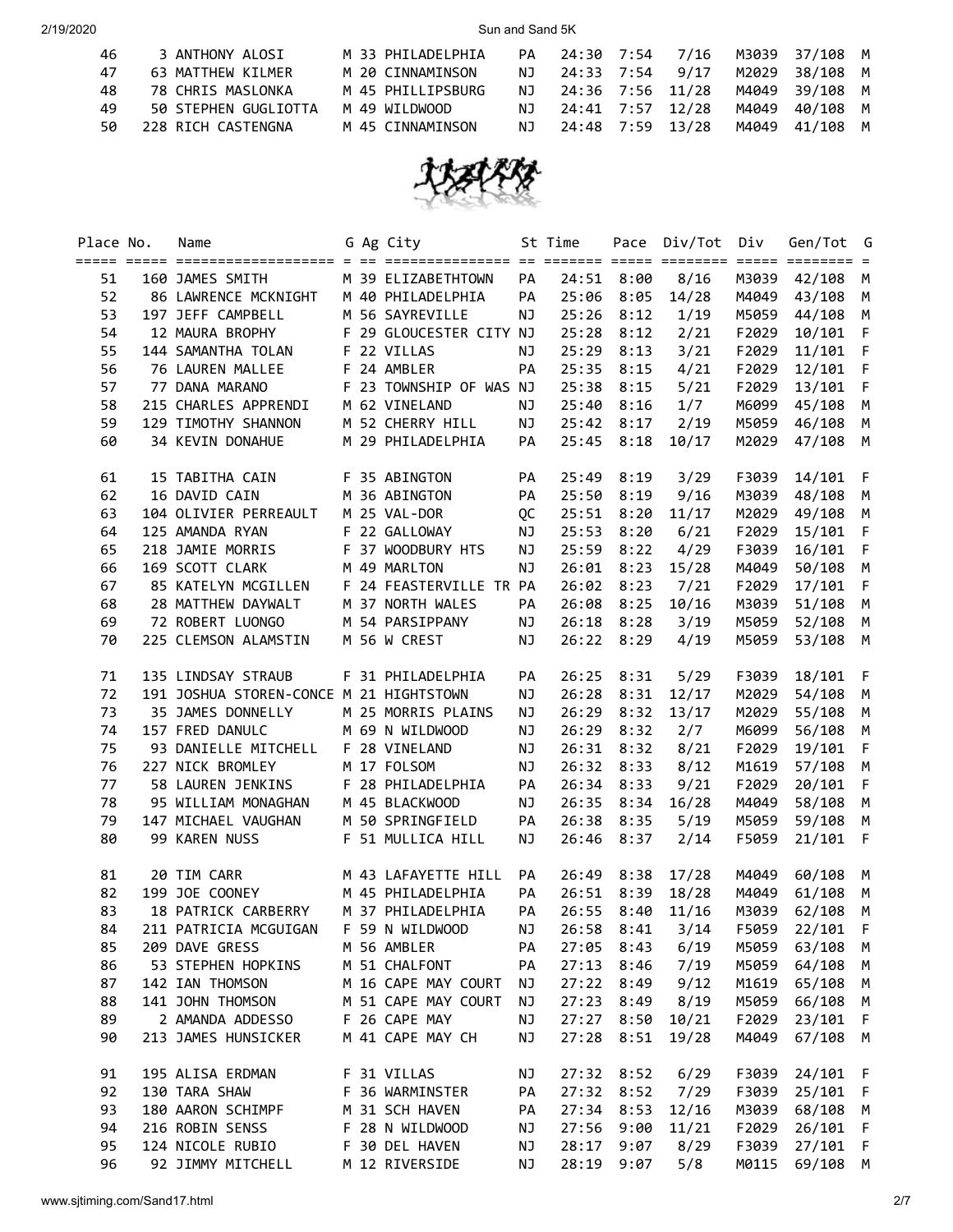|     | 97 117 KAITLYN REYES | F 23 GALLOWAY     | NJ. |  |  | 28:37 9:13 12/21 F2029 28/101 F    |  |
|-----|----------------------|-------------------|-----|--|--|------------------------------------|--|
|     | 98 128 CARLA SETZLER | F 39 NORRISTOWN   |     |  |  | PA 28:44 9:15 9/29 F3039 29/101 F  |  |
|     | 99 222 BERNIE DYER   | M 38 PHILADELPHIA |     |  |  | PA 28:56 9:19 13/16 M3039 70/108 M |  |
| 100 | 65 ALYSSA KNISLEY    | F 20 LITITZ       |     |  |  | PA 29:00 9:20 13/21 F2029 30/101 F |  |



| M 25 YARDLEY<br>26 ALEX CUNNINGHAM<br>PA<br>29:02 9:21 14/17<br>M2029 71/108 M<br>101<br>F 15 MANLIUS<br>29:03 9:21<br>1/5<br>31/101 F<br>102<br>10 MORGAN BOTWINICK<br>NY<br>F0115<br>172 KATIE BAMBERSKI<br>F 19 N WILDWOOD<br>29:20<br>9:27<br>1/3<br>F1619<br>32/101 F<br>103<br>NJ<br>205 LAUREN BARSIK<br>F 28 MIDLAND PARK<br>29:25 9:28<br>14/21<br>33/101 F<br>104<br>NJ<br>F2029<br>206 MICHAEL BARSIK<br>M 28 MIDLAND PARK<br>29:25 9:29<br>15/17<br>105<br>NJ<br>M2029 72/108<br>M<br>106<br>137 ROBERT SUMNER<br>M 35 MULLICA HILL<br>29:32 9:31<br>14/16<br>NJ<br>M3039<br>73/108 M<br>107<br>19 COLLEEN CARBERRY<br>F 42 PHILADELPHIA<br>29:44 9:35<br>5/20<br>F4049<br>PA<br>34/101 F<br>108<br>40 ED EINHAUS<br>M 63 WILDWOOD<br>29:53 9:37<br>3/7<br>M6099 74/108 M<br>NJ<br>102 CHRIS OSHAUGHNESSY M 50 NORTH WILDWOOD<br>29:57 9:39<br>9/19<br>109<br>NJ<br>M5059 75/108 M<br>178 MARYBETH SULLIVAN<br>F 39 FEASTERVILLE<br>30:01 9:40<br>10/29<br>110<br>PA<br>F3039 35/101 F<br>221 JOHN CARLEY<br>111<br>M 18 PHILADELPHIA<br>PA<br>30:04<br>9:41<br>10/12<br>M1619<br>76/108 M<br>112<br>68 TANYA LABONIA<br>F 43 SOUTHBURY<br><b>CT</b><br>6/20<br>36/101 F<br>30:12<br>9:44<br>F4049<br>67 LEN LABONIA<br>M 44 SOUTHBURY<br><b>CT</b><br>20/28<br>77/108 M<br>113<br>30:13<br>9:44<br>M4049<br>167 CHRISTINA ROCK<br>F 36 PHILADELPHIA<br>30:15<br>11/29<br>37/101 F<br>114<br>PA<br>9:44<br>F3039<br>207 SARAH STEINER<br>F 35 N WILDWOOD<br>30:18<br>12/29<br>38/101 F<br>115<br>NJ<br>9:46<br>F3039<br>1 DAVID ABECUNAS<br>M 44 PHILADELPHIA<br>78/108 M<br>116<br>PA<br>30:21<br>9:46<br>21/28<br>M4049<br>48 MEGAN GOLDEN<br>F 42 KING OF PRUSSIA PA<br>39/101 F<br>117<br>30:29<br>9:49<br>7/20<br>F4049<br>90 ANN MARIE MITCHELL<br>F 45 DELRAN<br>8/20<br>40/101 F<br>118<br>30:31<br>9:50<br>F4049<br>NJ<br>9 TERRI BOTWINICK<br>F 46 MANLIUS<br>30:48<br>9:55<br>9/20<br>41/101 F<br>119<br><b>NY</b><br>F4049<br>120<br>114 WILLIAM REISER<br>M 16 VILLAS<br>NJ<br>30:49<br>9:56<br>11/12<br>M1619<br>79/108 M<br>121<br>37 SHANNON DOWE F 29 CAPE MAY COURT<br>30:55 9:57<br>F2029 42/101 F<br>NJ<br>15/21<br>122<br>149 SARAH WASCURA<br>F 34 SCHNECKSVILLE<br>31:00 9:59<br>13/29<br>PA<br>F3039 43/101 F<br>123<br>F 35 ALLENTOWN<br>31:00 9:59<br>13 STEPHANIE BURKE<br>PA<br>14/29<br>F3039 44/101 F<br>31:01 9:59<br>124<br>49 PAUL GREENBERG<br>M 35 BEACHWOOD<br>15/16<br>M3039 80/108 M<br>ΝJ<br>139 MARK THOMPSON<br>DE<br>31:02 10:00<br>125<br>M 39 NEWARK<br>16/16<br>M3039 81/108 M<br>70 STACY LINNEMAN<br>F 39 PHILADELPHIA<br>PA<br>31:08 10:01<br>15/29<br>F3039 45/101 F<br>126<br>116 AMANDA REISER<br>F 36 VILLAS<br>31:15 10:04<br>16/29<br>46/101 F<br>127<br>NJ<br>F3039<br>127 DANIEL SELBACH<br>M 53 MOORESTOWN<br>31:20 10:05<br>128<br>NJ<br>10/19<br>M5059<br>82/108 M<br>129<br>182 ANDREA GLUCH<br>F 53 JENKINTOWN<br>31:21 10:06 4/14<br>F5059<br>47/101 F<br>PA<br>130<br>59 STEPHEN JENKINS<br>M 59 PHILADELPHIA<br>PA<br>31:28 10:08<br>11/19<br>M5059<br>83/108 M<br>161 BJ REEDY<br>M 41 ELIZABETHTOWN<br>PA<br>31:34 10:10<br>22/28<br>M4049 84/108 M<br>131<br>132<br>75 ELLA MACFARLANE<br>F 14 COLLEGEVILLE<br>31:37 10:11<br>2/5<br>PA<br>F0115 48/101 F<br>97 KIERA MONAHAN<br>F 14 WILLIAMSTOWN<br>31:38 10:11<br>3/5<br>F0115 49/101 F<br>133<br>NJ.<br>134 190 ANGELA MONAGHAN F 41 SEWELL NJ 31:45 10:14 10/20 F4049 50/101 F<br>85/108<br>135<br>64 JIM KITA<br>M 43 LEESBURG<br>32:15 10:23<br>23/28<br>M4049<br>ΝJ<br>M<br>136<br>44 LORI FORTINO<br>F 45 PHILADELPHIA<br>32:21 10:25<br>11/20<br>F4049<br>51/101<br>PA<br>- F<br>137<br>32:28 10:27<br>24/28<br>M4049<br>86/108<br>188 DOMINICK MCCLAIN<br>M 48 N WILDWOOD<br>ΝJ<br>M<br>138<br>32:31 10:28<br>4/5<br>F0115<br>52/101<br>187 JULIANNA MCCLAIN<br>F 15 N WILDWOONJ<br>ΝJ<br>- F<br>139<br>226 GINA SHEEHAN<br>F 34 WILDWOOD<br>32:42 10:32<br>17/29<br>F3039<br>53/101<br>$\mathsf{F}$<br>ΝJ<br>140<br>168 JACLYNN LUKACH<br>F 38 PHILADELPHIA<br>32:45 10:33<br>18/29<br>F3039<br>54/101<br>$\mathsf{F}$<br>PA<br>141<br>60 KRISTIN JOHNSTON<br>F 39 COLLEGEVILLE<br>PA<br>32:46 10:33<br>19/29<br>F3039<br>55/101<br>F<br>142<br>194 SEAN SCHUBERT<br>M 10 PHILADELPHIA<br>PA<br>32:51 10:35<br>6/8<br>M0115<br>87/108<br>M<br>143<br>151 KAREN WOLLWERT<br>F 54 BATAVIA<br>32:52 10:35<br>5/14<br>F5059<br>56/101<br>IL<br>- F<br>144<br>73 RENEE LUONGO<br>F 50 PARSIPPANY<br>ΝJ<br>32:53 10:35<br>6/14<br>F5059<br>57/101<br>- F<br>145<br>43 WILLIAM FORD<br>M 43 COLLEGEVILLE<br>32:55 10:36<br>25/28<br>PA<br>M4049<br>88/108<br>M<br>146<br>29 KELLY DENTON<br>F 19 CHADDS FORD<br>33:01 10:38<br>F1619<br>58/101<br>PA<br>2/3<br>- F<br>91 JIM MITCHELL<br>147<br>M 53 DELRAN<br>33:02 10:38<br>12/19<br>M5059<br>89/108<br>ΝJ<br>M | Place No. | Name |  | G Ag City | St Time | Pace Div/Tot Div | Gen/Tot G |  |
|-------------------------------------------------------------------------------------------------------------------------------------------------------------------------------------------------------------------------------------------------------------------------------------------------------------------------------------------------------------------------------------------------------------------------------------------------------------------------------------------------------------------------------------------------------------------------------------------------------------------------------------------------------------------------------------------------------------------------------------------------------------------------------------------------------------------------------------------------------------------------------------------------------------------------------------------------------------------------------------------------------------------------------------------------------------------------------------------------------------------------------------------------------------------------------------------------------------------------------------------------------------------------------------------------------------------------------------------------------------------------------------------------------------------------------------------------------------------------------------------------------------------------------------------------------------------------------------------------------------------------------------------------------------------------------------------------------------------------------------------------------------------------------------------------------------------------------------------------------------------------------------------------------------------------------------------------------------------------------------------------------------------------------------------------------------------------------------------------------------------------------------------------------------------------------------------------------------------------------------------------------------------------------------------------------------------------------------------------------------------------------------------------------------------------------------------------------------------------------------------------------------------------------------------------------------------------------------------------------------------------------------------------------------------------------------------------------------------------------------------------------------------------------------------------------------------------------------------------------------------------------------------------------------------------------------------------------------------------------------------------------------------------------------------------------------------------------------------------------------------------------------------------------------------------------------------------------------------------------------------------------------------------------------------------------------------------------------------------------------------------------------------------------------------------------------------------------------------------------------------------------------------------------------------------------------------------------------------------------------------------------------------------------------------------------------------------------------------------------------------------------------------------------------------------------------------------------------------------------------------------------------------------------------------------------------------------------------------------------------------------------------------------------------------------------------------------------------------------------------------------------------------------------------------------------------------------------------------------------------------------------------------------------------------------------------------------------------------------------------------------------------------------------------------------------------------------------------------------------------------------------------------------------------------------------------------------------------------------------------------------------------------------------------------------------------------------------------------------------------------------------------------------------------------------------|-----------|------|--|-----------|---------|------------------|-----------|--|
|                                                                                                                                                                                                                                                                                                                                                                                                                                                                                                                                                                                                                                                                                                                                                                                                                                                                                                                                                                                                                                                                                                                                                                                                                                                                                                                                                                                                                                                                                                                                                                                                                                                                                                                                                                                                                                                                                                                                                                                                                                                                                                                                                                                                                                                                                                                                                                                                                                                                                                                                                                                                                                                                                                                                                                                                                                                                                                                                                                                                                                                                                                                                                                                                                                                                                                                                                                                                                                                                                                                                                                                                                                                                                                                                                                                                                                                                                                                                                                                                                                                                                                                                                                                                                                                                                                                                                                                                                                                                                                                                                                                                                                                                                                                                                                                                       |           |      |  |           |         |                  |           |  |
|                                                                                                                                                                                                                                                                                                                                                                                                                                                                                                                                                                                                                                                                                                                                                                                                                                                                                                                                                                                                                                                                                                                                                                                                                                                                                                                                                                                                                                                                                                                                                                                                                                                                                                                                                                                                                                                                                                                                                                                                                                                                                                                                                                                                                                                                                                                                                                                                                                                                                                                                                                                                                                                                                                                                                                                                                                                                                                                                                                                                                                                                                                                                                                                                                                                                                                                                                                                                                                                                                                                                                                                                                                                                                                                                                                                                                                                                                                                                                                                                                                                                                                                                                                                                                                                                                                                                                                                                                                                                                                                                                                                                                                                                                                                                                                                                       |           |      |  |           |         |                  |           |  |
|                                                                                                                                                                                                                                                                                                                                                                                                                                                                                                                                                                                                                                                                                                                                                                                                                                                                                                                                                                                                                                                                                                                                                                                                                                                                                                                                                                                                                                                                                                                                                                                                                                                                                                                                                                                                                                                                                                                                                                                                                                                                                                                                                                                                                                                                                                                                                                                                                                                                                                                                                                                                                                                                                                                                                                                                                                                                                                                                                                                                                                                                                                                                                                                                                                                                                                                                                                                                                                                                                                                                                                                                                                                                                                                                                                                                                                                                                                                                                                                                                                                                                                                                                                                                                                                                                                                                                                                                                                                                                                                                                                                                                                                                                                                                                                                                       |           |      |  |           |         |                  |           |  |
|                                                                                                                                                                                                                                                                                                                                                                                                                                                                                                                                                                                                                                                                                                                                                                                                                                                                                                                                                                                                                                                                                                                                                                                                                                                                                                                                                                                                                                                                                                                                                                                                                                                                                                                                                                                                                                                                                                                                                                                                                                                                                                                                                                                                                                                                                                                                                                                                                                                                                                                                                                                                                                                                                                                                                                                                                                                                                                                                                                                                                                                                                                                                                                                                                                                                                                                                                                                                                                                                                                                                                                                                                                                                                                                                                                                                                                                                                                                                                                                                                                                                                                                                                                                                                                                                                                                                                                                                                                                                                                                                                                                                                                                                                                                                                                                                       |           |      |  |           |         |                  |           |  |
|                                                                                                                                                                                                                                                                                                                                                                                                                                                                                                                                                                                                                                                                                                                                                                                                                                                                                                                                                                                                                                                                                                                                                                                                                                                                                                                                                                                                                                                                                                                                                                                                                                                                                                                                                                                                                                                                                                                                                                                                                                                                                                                                                                                                                                                                                                                                                                                                                                                                                                                                                                                                                                                                                                                                                                                                                                                                                                                                                                                                                                                                                                                                                                                                                                                                                                                                                                                                                                                                                                                                                                                                                                                                                                                                                                                                                                                                                                                                                                                                                                                                                                                                                                                                                                                                                                                                                                                                                                                                                                                                                                                                                                                                                                                                                                                                       |           |      |  |           |         |                  |           |  |
|                                                                                                                                                                                                                                                                                                                                                                                                                                                                                                                                                                                                                                                                                                                                                                                                                                                                                                                                                                                                                                                                                                                                                                                                                                                                                                                                                                                                                                                                                                                                                                                                                                                                                                                                                                                                                                                                                                                                                                                                                                                                                                                                                                                                                                                                                                                                                                                                                                                                                                                                                                                                                                                                                                                                                                                                                                                                                                                                                                                                                                                                                                                                                                                                                                                                                                                                                                                                                                                                                                                                                                                                                                                                                                                                                                                                                                                                                                                                                                                                                                                                                                                                                                                                                                                                                                                                                                                                                                                                                                                                                                                                                                                                                                                                                                                                       |           |      |  |           |         |                  |           |  |
|                                                                                                                                                                                                                                                                                                                                                                                                                                                                                                                                                                                                                                                                                                                                                                                                                                                                                                                                                                                                                                                                                                                                                                                                                                                                                                                                                                                                                                                                                                                                                                                                                                                                                                                                                                                                                                                                                                                                                                                                                                                                                                                                                                                                                                                                                                                                                                                                                                                                                                                                                                                                                                                                                                                                                                                                                                                                                                                                                                                                                                                                                                                                                                                                                                                                                                                                                                                                                                                                                                                                                                                                                                                                                                                                                                                                                                                                                                                                                                                                                                                                                                                                                                                                                                                                                                                                                                                                                                                                                                                                                                                                                                                                                                                                                                                                       |           |      |  |           |         |                  |           |  |
|                                                                                                                                                                                                                                                                                                                                                                                                                                                                                                                                                                                                                                                                                                                                                                                                                                                                                                                                                                                                                                                                                                                                                                                                                                                                                                                                                                                                                                                                                                                                                                                                                                                                                                                                                                                                                                                                                                                                                                                                                                                                                                                                                                                                                                                                                                                                                                                                                                                                                                                                                                                                                                                                                                                                                                                                                                                                                                                                                                                                                                                                                                                                                                                                                                                                                                                                                                                                                                                                                                                                                                                                                                                                                                                                                                                                                                                                                                                                                                                                                                                                                                                                                                                                                                                                                                                                                                                                                                                                                                                                                                                                                                                                                                                                                                                                       |           |      |  |           |         |                  |           |  |
|                                                                                                                                                                                                                                                                                                                                                                                                                                                                                                                                                                                                                                                                                                                                                                                                                                                                                                                                                                                                                                                                                                                                                                                                                                                                                                                                                                                                                                                                                                                                                                                                                                                                                                                                                                                                                                                                                                                                                                                                                                                                                                                                                                                                                                                                                                                                                                                                                                                                                                                                                                                                                                                                                                                                                                                                                                                                                                                                                                                                                                                                                                                                                                                                                                                                                                                                                                                                                                                                                                                                                                                                                                                                                                                                                                                                                                                                                                                                                                                                                                                                                                                                                                                                                                                                                                                                                                                                                                                                                                                                                                                                                                                                                                                                                                                                       |           |      |  |           |         |                  |           |  |
|                                                                                                                                                                                                                                                                                                                                                                                                                                                                                                                                                                                                                                                                                                                                                                                                                                                                                                                                                                                                                                                                                                                                                                                                                                                                                                                                                                                                                                                                                                                                                                                                                                                                                                                                                                                                                                                                                                                                                                                                                                                                                                                                                                                                                                                                                                                                                                                                                                                                                                                                                                                                                                                                                                                                                                                                                                                                                                                                                                                                                                                                                                                                                                                                                                                                                                                                                                                                                                                                                                                                                                                                                                                                                                                                                                                                                                                                                                                                                                                                                                                                                                                                                                                                                                                                                                                                                                                                                                                                                                                                                                                                                                                                                                                                                                                                       |           |      |  |           |         |                  |           |  |
|                                                                                                                                                                                                                                                                                                                                                                                                                                                                                                                                                                                                                                                                                                                                                                                                                                                                                                                                                                                                                                                                                                                                                                                                                                                                                                                                                                                                                                                                                                                                                                                                                                                                                                                                                                                                                                                                                                                                                                                                                                                                                                                                                                                                                                                                                                                                                                                                                                                                                                                                                                                                                                                                                                                                                                                                                                                                                                                                                                                                                                                                                                                                                                                                                                                                                                                                                                                                                                                                                                                                                                                                                                                                                                                                                                                                                                                                                                                                                                                                                                                                                                                                                                                                                                                                                                                                                                                                                                                                                                                                                                                                                                                                                                                                                                                                       |           |      |  |           |         |                  |           |  |
|                                                                                                                                                                                                                                                                                                                                                                                                                                                                                                                                                                                                                                                                                                                                                                                                                                                                                                                                                                                                                                                                                                                                                                                                                                                                                                                                                                                                                                                                                                                                                                                                                                                                                                                                                                                                                                                                                                                                                                                                                                                                                                                                                                                                                                                                                                                                                                                                                                                                                                                                                                                                                                                                                                                                                                                                                                                                                                                                                                                                                                                                                                                                                                                                                                                                                                                                                                                                                                                                                                                                                                                                                                                                                                                                                                                                                                                                                                                                                                                                                                                                                                                                                                                                                                                                                                                                                                                                                                                                                                                                                                                                                                                                                                                                                                                                       |           |      |  |           |         |                  |           |  |
|                                                                                                                                                                                                                                                                                                                                                                                                                                                                                                                                                                                                                                                                                                                                                                                                                                                                                                                                                                                                                                                                                                                                                                                                                                                                                                                                                                                                                                                                                                                                                                                                                                                                                                                                                                                                                                                                                                                                                                                                                                                                                                                                                                                                                                                                                                                                                                                                                                                                                                                                                                                                                                                                                                                                                                                                                                                                                                                                                                                                                                                                                                                                                                                                                                                                                                                                                                                                                                                                                                                                                                                                                                                                                                                                                                                                                                                                                                                                                                                                                                                                                                                                                                                                                                                                                                                                                                                                                                                                                                                                                                                                                                                                                                                                                                                                       |           |      |  |           |         |                  |           |  |
|                                                                                                                                                                                                                                                                                                                                                                                                                                                                                                                                                                                                                                                                                                                                                                                                                                                                                                                                                                                                                                                                                                                                                                                                                                                                                                                                                                                                                                                                                                                                                                                                                                                                                                                                                                                                                                                                                                                                                                                                                                                                                                                                                                                                                                                                                                                                                                                                                                                                                                                                                                                                                                                                                                                                                                                                                                                                                                                                                                                                                                                                                                                                                                                                                                                                                                                                                                                                                                                                                                                                                                                                                                                                                                                                                                                                                                                                                                                                                                                                                                                                                                                                                                                                                                                                                                                                                                                                                                                                                                                                                                                                                                                                                                                                                                                                       |           |      |  |           |         |                  |           |  |
|                                                                                                                                                                                                                                                                                                                                                                                                                                                                                                                                                                                                                                                                                                                                                                                                                                                                                                                                                                                                                                                                                                                                                                                                                                                                                                                                                                                                                                                                                                                                                                                                                                                                                                                                                                                                                                                                                                                                                                                                                                                                                                                                                                                                                                                                                                                                                                                                                                                                                                                                                                                                                                                                                                                                                                                                                                                                                                                                                                                                                                                                                                                                                                                                                                                                                                                                                                                                                                                                                                                                                                                                                                                                                                                                                                                                                                                                                                                                                                                                                                                                                                                                                                                                                                                                                                                                                                                                                                                                                                                                                                                                                                                                                                                                                                                                       |           |      |  |           |         |                  |           |  |
|                                                                                                                                                                                                                                                                                                                                                                                                                                                                                                                                                                                                                                                                                                                                                                                                                                                                                                                                                                                                                                                                                                                                                                                                                                                                                                                                                                                                                                                                                                                                                                                                                                                                                                                                                                                                                                                                                                                                                                                                                                                                                                                                                                                                                                                                                                                                                                                                                                                                                                                                                                                                                                                                                                                                                                                                                                                                                                                                                                                                                                                                                                                                                                                                                                                                                                                                                                                                                                                                                                                                                                                                                                                                                                                                                                                                                                                                                                                                                                                                                                                                                                                                                                                                                                                                                                                                                                                                                                                                                                                                                                                                                                                                                                                                                                                                       |           |      |  |           |         |                  |           |  |
|                                                                                                                                                                                                                                                                                                                                                                                                                                                                                                                                                                                                                                                                                                                                                                                                                                                                                                                                                                                                                                                                                                                                                                                                                                                                                                                                                                                                                                                                                                                                                                                                                                                                                                                                                                                                                                                                                                                                                                                                                                                                                                                                                                                                                                                                                                                                                                                                                                                                                                                                                                                                                                                                                                                                                                                                                                                                                                                                                                                                                                                                                                                                                                                                                                                                                                                                                                                                                                                                                                                                                                                                                                                                                                                                                                                                                                                                                                                                                                                                                                                                                                                                                                                                                                                                                                                                                                                                                                                                                                                                                                                                                                                                                                                                                                                                       |           |      |  |           |         |                  |           |  |
|                                                                                                                                                                                                                                                                                                                                                                                                                                                                                                                                                                                                                                                                                                                                                                                                                                                                                                                                                                                                                                                                                                                                                                                                                                                                                                                                                                                                                                                                                                                                                                                                                                                                                                                                                                                                                                                                                                                                                                                                                                                                                                                                                                                                                                                                                                                                                                                                                                                                                                                                                                                                                                                                                                                                                                                                                                                                                                                                                                                                                                                                                                                                                                                                                                                                                                                                                                                                                                                                                                                                                                                                                                                                                                                                                                                                                                                                                                                                                                                                                                                                                                                                                                                                                                                                                                                                                                                                                                                                                                                                                                                                                                                                                                                                                                                                       |           |      |  |           |         |                  |           |  |
|                                                                                                                                                                                                                                                                                                                                                                                                                                                                                                                                                                                                                                                                                                                                                                                                                                                                                                                                                                                                                                                                                                                                                                                                                                                                                                                                                                                                                                                                                                                                                                                                                                                                                                                                                                                                                                                                                                                                                                                                                                                                                                                                                                                                                                                                                                                                                                                                                                                                                                                                                                                                                                                                                                                                                                                                                                                                                                                                                                                                                                                                                                                                                                                                                                                                                                                                                                                                                                                                                                                                                                                                                                                                                                                                                                                                                                                                                                                                                                                                                                                                                                                                                                                                                                                                                                                                                                                                                                                                                                                                                                                                                                                                                                                                                                                                       |           |      |  |           |         |                  |           |  |
|                                                                                                                                                                                                                                                                                                                                                                                                                                                                                                                                                                                                                                                                                                                                                                                                                                                                                                                                                                                                                                                                                                                                                                                                                                                                                                                                                                                                                                                                                                                                                                                                                                                                                                                                                                                                                                                                                                                                                                                                                                                                                                                                                                                                                                                                                                                                                                                                                                                                                                                                                                                                                                                                                                                                                                                                                                                                                                                                                                                                                                                                                                                                                                                                                                                                                                                                                                                                                                                                                                                                                                                                                                                                                                                                                                                                                                                                                                                                                                                                                                                                                                                                                                                                                                                                                                                                                                                                                                                                                                                                                                                                                                                                                                                                                                                                       |           |      |  |           |         |                  |           |  |
|                                                                                                                                                                                                                                                                                                                                                                                                                                                                                                                                                                                                                                                                                                                                                                                                                                                                                                                                                                                                                                                                                                                                                                                                                                                                                                                                                                                                                                                                                                                                                                                                                                                                                                                                                                                                                                                                                                                                                                                                                                                                                                                                                                                                                                                                                                                                                                                                                                                                                                                                                                                                                                                                                                                                                                                                                                                                                                                                                                                                                                                                                                                                                                                                                                                                                                                                                                                                                                                                                                                                                                                                                                                                                                                                                                                                                                                                                                                                                                                                                                                                                                                                                                                                                                                                                                                                                                                                                                                                                                                                                                                                                                                                                                                                                                                                       |           |      |  |           |         |                  |           |  |
|                                                                                                                                                                                                                                                                                                                                                                                                                                                                                                                                                                                                                                                                                                                                                                                                                                                                                                                                                                                                                                                                                                                                                                                                                                                                                                                                                                                                                                                                                                                                                                                                                                                                                                                                                                                                                                                                                                                                                                                                                                                                                                                                                                                                                                                                                                                                                                                                                                                                                                                                                                                                                                                                                                                                                                                                                                                                                                                                                                                                                                                                                                                                                                                                                                                                                                                                                                                                                                                                                                                                                                                                                                                                                                                                                                                                                                                                                                                                                                                                                                                                                                                                                                                                                                                                                                                                                                                                                                                                                                                                                                                                                                                                                                                                                                                                       |           |      |  |           |         |                  |           |  |
|                                                                                                                                                                                                                                                                                                                                                                                                                                                                                                                                                                                                                                                                                                                                                                                                                                                                                                                                                                                                                                                                                                                                                                                                                                                                                                                                                                                                                                                                                                                                                                                                                                                                                                                                                                                                                                                                                                                                                                                                                                                                                                                                                                                                                                                                                                                                                                                                                                                                                                                                                                                                                                                                                                                                                                                                                                                                                                                                                                                                                                                                                                                                                                                                                                                                                                                                                                                                                                                                                                                                                                                                                                                                                                                                                                                                                                                                                                                                                                                                                                                                                                                                                                                                                                                                                                                                                                                                                                                                                                                                                                                                                                                                                                                                                                                                       |           |      |  |           |         |                  |           |  |
|                                                                                                                                                                                                                                                                                                                                                                                                                                                                                                                                                                                                                                                                                                                                                                                                                                                                                                                                                                                                                                                                                                                                                                                                                                                                                                                                                                                                                                                                                                                                                                                                                                                                                                                                                                                                                                                                                                                                                                                                                                                                                                                                                                                                                                                                                                                                                                                                                                                                                                                                                                                                                                                                                                                                                                                                                                                                                                                                                                                                                                                                                                                                                                                                                                                                                                                                                                                                                                                                                                                                                                                                                                                                                                                                                                                                                                                                                                                                                                                                                                                                                                                                                                                                                                                                                                                                                                                                                                                                                                                                                                                                                                                                                                                                                                                                       |           |      |  |           |         |                  |           |  |
|                                                                                                                                                                                                                                                                                                                                                                                                                                                                                                                                                                                                                                                                                                                                                                                                                                                                                                                                                                                                                                                                                                                                                                                                                                                                                                                                                                                                                                                                                                                                                                                                                                                                                                                                                                                                                                                                                                                                                                                                                                                                                                                                                                                                                                                                                                                                                                                                                                                                                                                                                                                                                                                                                                                                                                                                                                                                                                                                                                                                                                                                                                                                                                                                                                                                                                                                                                                                                                                                                                                                                                                                                                                                                                                                                                                                                                                                                                                                                                                                                                                                                                                                                                                                                                                                                                                                                                                                                                                                                                                                                                                                                                                                                                                                                                                                       |           |      |  |           |         |                  |           |  |
|                                                                                                                                                                                                                                                                                                                                                                                                                                                                                                                                                                                                                                                                                                                                                                                                                                                                                                                                                                                                                                                                                                                                                                                                                                                                                                                                                                                                                                                                                                                                                                                                                                                                                                                                                                                                                                                                                                                                                                                                                                                                                                                                                                                                                                                                                                                                                                                                                                                                                                                                                                                                                                                                                                                                                                                                                                                                                                                                                                                                                                                                                                                                                                                                                                                                                                                                                                                                                                                                                                                                                                                                                                                                                                                                                                                                                                                                                                                                                                                                                                                                                                                                                                                                                                                                                                                                                                                                                                                                                                                                                                                                                                                                                                                                                                                                       |           |      |  |           |         |                  |           |  |
|                                                                                                                                                                                                                                                                                                                                                                                                                                                                                                                                                                                                                                                                                                                                                                                                                                                                                                                                                                                                                                                                                                                                                                                                                                                                                                                                                                                                                                                                                                                                                                                                                                                                                                                                                                                                                                                                                                                                                                                                                                                                                                                                                                                                                                                                                                                                                                                                                                                                                                                                                                                                                                                                                                                                                                                                                                                                                                                                                                                                                                                                                                                                                                                                                                                                                                                                                                                                                                                                                                                                                                                                                                                                                                                                                                                                                                                                                                                                                                                                                                                                                                                                                                                                                                                                                                                                                                                                                                                                                                                                                                                                                                                                                                                                                                                                       |           |      |  |           |         |                  |           |  |
|                                                                                                                                                                                                                                                                                                                                                                                                                                                                                                                                                                                                                                                                                                                                                                                                                                                                                                                                                                                                                                                                                                                                                                                                                                                                                                                                                                                                                                                                                                                                                                                                                                                                                                                                                                                                                                                                                                                                                                                                                                                                                                                                                                                                                                                                                                                                                                                                                                                                                                                                                                                                                                                                                                                                                                                                                                                                                                                                                                                                                                                                                                                                                                                                                                                                                                                                                                                                                                                                                                                                                                                                                                                                                                                                                                                                                                                                                                                                                                                                                                                                                                                                                                                                                                                                                                                                                                                                                                                                                                                                                                                                                                                                                                                                                                                                       |           |      |  |           |         |                  |           |  |
|                                                                                                                                                                                                                                                                                                                                                                                                                                                                                                                                                                                                                                                                                                                                                                                                                                                                                                                                                                                                                                                                                                                                                                                                                                                                                                                                                                                                                                                                                                                                                                                                                                                                                                                                                                                                                                                                                                                                                                                                                                                                                                                                                                                                                                                                                                                                                                                                                                                                                                                                                                                                                                                                                                                                                                                                                                                                                                                                                                                                                                                                                                                                                                                                                                                                                                                                                                                                                                                                                                                                                                                                                                                                                                                                                                                                                                                                                                                                                                                                                                                                                                                                                                                                                                                                                                                                                                                                                                                                                                                                                                                                                                                                                                                                                                                                       |           |      |  |           |         |                  |           |  |
|                                                                                                                                                                                                                                                                                                                                                                                                                                                                                                                                                                                                                                                                                                                                                                                                                                                                                                                                                                                                                                                                                                                                                                                                                                                                                                                                                                                                                                                                                                                                                                                                                                                                                                                                                                                                                                                                                                                                                                                                                                                                                                                                                                                                                                                                                                                                                                                                                                                                                                                                                                                                                                                                                                                                                                                                                                                                                                                                                                                                                                                                                                                                                                                                                                                                                                                                                                                                                                                                                                                                                                                                                                                                                                                                                                                                                                                                                                                                                                                                                                                                                                                                                                                                                                                                                                                                                                                                                                                                                                                                                                                                                                                                                                                                                                                                       |           |      |  |           |         |                  |           |  |
|                                                                                                                                                                                                                                                                                                                                                                                                                                                                                                                                                                                                                                                                                                                                                                                                                                                                                                                                                                                                                                                                                                                                                                                                                                                                                                                                                                                                                                                                                                                                                                                                                                                                                                                                                                                                                                                                                                                                                                                                                                                                                                                                                                                                                                                                                                                                                                                                                                                                                                                                                                                                                                                                                                                                                                                                                                                                                                                                                                                                                                                                                                                                                                                                                                                                                                                                                                                                                                                                                                                                                                                                                                                                                                                                                                                                                                                                                                                                                                                                                                                                                                                                                                                                                                                                                                                                                                                                                                                                                                                                                                                                                                                                                                                                                                                                       |           |      |  |           |         |                  |           |  |
|                                                                                                                                                                                                                                                                                                                                                                                                                                                                                                                                                                                                                                                                                                                                                                                                                                                                                                                                                                                                                                                                                                                                                                                                                                                                                                                                                                                                                                                                                                                                                                                                                                                                                                                                                                                                                                                                                                                                                                                                                                                                                                                                                                                                                                                                                                                                                                                                                                                                                                                                                                                                                                                                                                                                                                                                                                                                                                                                                                                                                                                                                                                                                                                                                                                                                                                                                                                                                                                                                                                                                                                                                                                                                                                                                                                                                                                                                                                                                                                                                                                                                                                                                                                                                                                                                                                                                                                                                                                                                                                                                                                                                                                                                                                                                                                                       |           |      |  |           |         |                  |           |  |
|                                                                                                                                                                                                                                                                                                                                                                                                                                                                                                                                                                                                                                                                                                                                                                                                                                                                                                                                                                                                                                                                                                                                                                                                                                                                                                                                                                                                                                                                                                                                                                                                                                                                                                                                                                                                                                                                                                                                                                                                                                                                                                                                                                                                                                                                                                                                                                                                                                                                                                                                                                                                                                                                                                                                                                                                                                                                                                                                                                                                                                                                                                                                                                                                                                                                                                                                                                                                                                                                                                                                                                                                                                                                                                                                                                                                                                                                                                                                                                                                                                                                                                                                                                                                                                                                                                                                                                                                                                                                                                                                                                                                                                                                                                                                                                                                       |           |      |  |           |         |                  |           |  |
|                                                                                                                                                                                                                                                                                                                                                                                                                                                                                                                                                                                                                                                                                                                                                                                                                                                                                                                                                                                                                                                                                                                                                                                                                                                                                                                                                                                                                                                                                                                                                                                                                                                                                                                                                                                                                                                                                                                                                                                                                                                                                                                                                                                                                                                                                                                                                                                                                                                                                                                                                                                                                                                                                                                                                                                                                                                                                                                                                                                                                                                                                                                                                                                                                                                                                                                                                                                                                                                                                                                                                                                                                                                                                                                                                                                                                                                                                                                                                                                                                                                                                                                                                                                                                                                                                                                                                                                                                                                                                                                                                                                                                                                                                                                                                                                                       |           |      |  |           |         |                  |           |  |
|                                                                                                                                                                                                                                                                                                                                                                                                                                                                                                                                                                                                                                                                                                                                                                                                                                                                                                                                                                                                                                                                                                                                                                                                                                                                                                                                                                                                                                                                                                                                                                                                                                                                                                                                                                                                                                                                                                                                                                                                                                                                                                                                                                                                                                                                                                                                                                                                                                                                                                                                                                                                                                                                                                                                                                                                                                                                                                                                                                                                                                                                                                                                                                                                                                                                                                                                                                                                                                                                                                                                                                                                                                                                                                                                                                                                                                                                                                                                                                                                                                                                                                                                                                                                                                                                                                                                                                                                                                                                                                                                                                                                                                                                                                                                                                                                       |           |      |  |           |         |                  |           |  |
|                                                                                                                                                                                                                                                                                                                                                                                                                                                                                                                                                                                                                                                                                                                                                                                                                                                                                                                                                                                                                                                                                                                                                                                                                                                                                                                                                                                                                                                                                                                                                                                                                                                                                                                                                                                                                                                                                                                                                                                                                                                                                                                                                                                                                                                                                                                                                                                                                                                                                                                                                                                                                                                                                                                                                                                                                                                                                                                                                                                                                                                                                                                                                                                                                                                                                                                                                                                                                                                                                                                                                                                                                                                                                                                                                                                                                                                                                                                                                                                                                                                                                                                                                                                                                                                                                                                                                                                                                                                                                                                                                                                                                                                                                                                                                                                                       |           |      |  |           |         |                  |           |  |
|                                                                                                                                                                                                                                                                                                                                                                                                                                                                                                                                                                                                                                                                                                                                                                                                                                                                                                                                                                                                                                                                                                                                                                                                                                                                                                                                                                                                                                                                                                                                                                                                                                                                                                                                                                                                                                                                                                                                                                                                                                                                                                                                                                                                                                                                                                                                                                                                                                                                                                                                                                                                                                                                                                                                                                                                                                                                                                                                                                                                                                                                                                                                                                                                                                                                                                                                                                                                                                                                                                                                                                                                                                                                                                                                                                                                                                                                                                                                                                                                                                                                                                                                                                                                                                                                                                                                                                                                                                                                                                                                                                                                                                                                                                                                                                                                       |           |      |  |           |         |                  |           |  |
|                                                                                                                                                                                                                                                                                                                                                                                                                                                                                                                                                                                                                                                                                                                                                                                                                                                                                                                                                                                                                                                                                                                                                                                                                                                                                                                                                                                                                                                                                                                                                                                                                                                                                                                                                                                                                                                                                                                                                                                                                                                                                                                                                                                                                                                                                                                                                                                                                                                                                                                                                                                                                                                                                                                                                                                                                                                                                                                                                                                                                                                                                                                                                                                                                                                                                                                                                                                                                                                                                                                                                                                                                                                                                                                                                                                                                                                                                                                                                                                                                                                                                                                                                                                                                                                                                                                                                                                                                                                                                                                                                                                                                                                                                                                                                                                                       |           |      |  |           |         |                  |           |  |
|                                                                                                                                                                                                                                                                                                                                                                                                                                                                                                                                                                                                                                                                                                                                                                                                                                                                                                                                                                                                                                                                                                                                                                                                                                                                                                                                                                                                                                                                                                                                                                                                                                                                                                                                                                                                                                                                                                                                                                                                                                                                                                                                                                                                                                                                                                                                                                                                                                                                                                                                                                                                                                                                                                                                                                                                                                                                                                                                                                                                                                                                                                                                                                                                                                                                                                                                                                                                                                                                                                                                                                                                                                                                                                                                                                                                                                                                                                                                                                                                                                                                                                                                                                                                                                                                                                                                                                                                                                                                                                                                                                                                                                                                                                                                                                                                       |           |      |  |           |         |                  |           |  |
|                                                                                                                                                                                                                                                                                                                                                                                                                                                                                                                                                                                                                                                                                                                                                                                                                                                                                                                                                                                                                                                                                                                                                                                                                                                                                                                                                                                                                                                                                                                                                                                                                                                                                                                                                                                                                                                                                                                                                                                                                                                                                                                                                                                                                                                                                                                                                                                                                                                                                                                                                                                                                                                                                                                                                                                                                                                                                                                                                                                                                                                                                                                                                                                                                                                                                                                                                                                                                                                                                                                                                                                                                                                                                                                                                                                                                                                                                                                                                                                                                                                                                                                                                                                                                                                                                                                                                                                                                                                                                                                                                                                                                                                                                                                                                                                                       |           |      |  |           |         |                  |           |  |
|                                                                                                                                                                                                                                                                                                                                                                                                                                                                                                                                                                                                                                                                                                                                                                                                                                                                                                                                                                                                                                                                                                                                                                                                                                                                                                                                                                                                                                                                                                                                                                                                                                                                                                                                                                                                                                                                                                                                                                                                                                                                                                                                                                                                                                                                                                                                                                                                                                                                                                                                                                                                                                                                                                                                                                                                                                                                                                                                                                                                                                                                                                                                                                                                                                                                                                                                                                                                                                                                                                                                                                                                                                                                                                                                                                                                                                                                                                                                                                                                                                                                                                                                                                                                                                                                                                                                                                                                                                                                                                                                                                                                                                                                                                                                                                                                       |           |      |  |           |         |                  |           |  |
|                                                                                                                                                                                                                                                                                                                                                                                                                                                                                                                                                                                                                                                                                                                                                                                                                                                                                                                                                                                                                                                                                                                                                                                                                                                                                                                                                                                                                                                                                                                                                                                                                                                                                                                                                                                                                                                                                                                                                                                                                                                                                                                                                                                                                                                                                                                                                                                                                                                                                                                                                                                                                                                                                                                                                                                                                                                                                                                                                                                                                                                                                                                                                                                                                                                                                                                                                                                                                                                                                                                                                                                                                                                                                                                                                                                                                                                                                                                                                                                                                                                                                                                                                                                                                                                                                                                                                                                                                                                                                                                                                                                                                                                                                                                                                                                                       |           |      |  |           |         |                  |           |  |
|                                                                                                                                                                                                                                                                                                                                                                                                                                                                                                                                                                                                                                                                                                                                                                                                                                                                                                                                                                                                                                                                                                                                                                                                                                                                                                                                                                                                                                                                                                                                                                                                                                                                                                                                                                                                                                                                                                                                                                                                                                                                                                                                                                                                                                                                                                                                                                                                                                                                                                                                                                                                                                                                                                                                                                                                                                                                                                                                                                                                                                                                                                                                                                                                                                                                                                                                                                                                                                                                                                                                                                                                                                                                                                                                                                                                                                                                                                                                                                                                                                                                                                                                                                                                                                                                                                                                                                                                                                                                                                                                                                                                                                                                                                                                                                                                       |           |      |  |           |         |                  |           |  |
|                                                                                                                                                                                                                                                                                                                                                                                                                                                                                                                                                                                                                                                                                                                                                                                                                                                                                                                                                                                                                                                                                                                                                                                                                                                                                                                                                                                                                                                                                                                                                                                                                                                                                                                                                                                                                                                                                                                                                                                                                                                                                                                                                                                                                                                                                                                                                                                                                                                                                                                                                                                                                                                                                                                                                                                                                                                                                                                                                                                                                                                                                                                                                                                                                                                                                                                                                                                                                                                                                                                                                                                                                                                                                                                                                                                                                                                                                                                                                                                                                                                                                                                                                                                                                                                                                                                                                                                                                                                                                                                                                                                                                                                                                                                                                                                                       |           |      |  |           |         |                  |           |  |
|                                                                                                                                                                                                                                                                                                                                                                                                                                                                                                                                                                                                                                                                                                                                                                                                                                                                                                                                                                                                                                                                                                                                                                                                                                                                                                                                                                                                                                                                                                                                                                                                                                                                                                                                                                                                                                                                                                                                                                                                                                                                                                                                                                                                                                                                                                                                                                                                                                                                                                                                                                                                                                                                                                                                                                                                                                                                                                                                                                                                                                                                                                                                                                                                                                                                                                                                                                                                                                                                                                                                                                                                                                                                                                                                                                                                                                                                                                                                                                                                                                                                                                                                                                                                                                                                                                                                                                                                                                                                                                                                                                                                                                                                                                                                                                                                       |           |      |  |           |         |                  |           |  |
|                                                                                                                                                                                                                                                                                                                                                                                                                                                                                                                                                                                                                                                                                                                                                                                                                                                                                                                                                                                                                                                                                                                                                                                                                                                                                                                                                                                                                                                                                                                                                                                                                                                                                                                                                                                                                                                                                                                                                                                                                                                                                                                                                                                                                                                                                                                                                                                                                                                                                                                                                                                                                                                                                                                                                                                                                                                                                                                                                                                                                                                                                                                                                                                                                                                                                                                                                                                                                                                                                                                                                                                                                                                                                                                                                                                                                                                                                                                                                                                                                                                                                                                                                                                                                                                                                                                                                                                                                                                                                                                                                                                                                                                                                                                                                                                                       |           |      |  |           |         |                  |           |  |
|                                                                                                                                                                                                                                                                                                                                                                                                                                                                                                                                                                                                                                                                                                                                                                                                                                                                                                                                                                                                                                                                                                                                                                                                                                                                                                                                                                                                                                                                                                                                                                                                                                                                                                                                                                                                                                                                                                                                                                                                                                                                                                                                                                                                                                                                                                                                                                                                                                                                                                                                                                                                                                                                                                                                                                                                                                                                                                                                                                                                                                                                                                                                                                                                                                                                                                                                                                                                                                                                                                                                                                                                                                                                                                                                                                                                                                                                                                                                                                                                                                                                                                                                                                                                                                                                                                                                                                                                                                                                                                                                                                                                                                                                                                                                                                                                       |           |      |  |           |         |                  |           |  |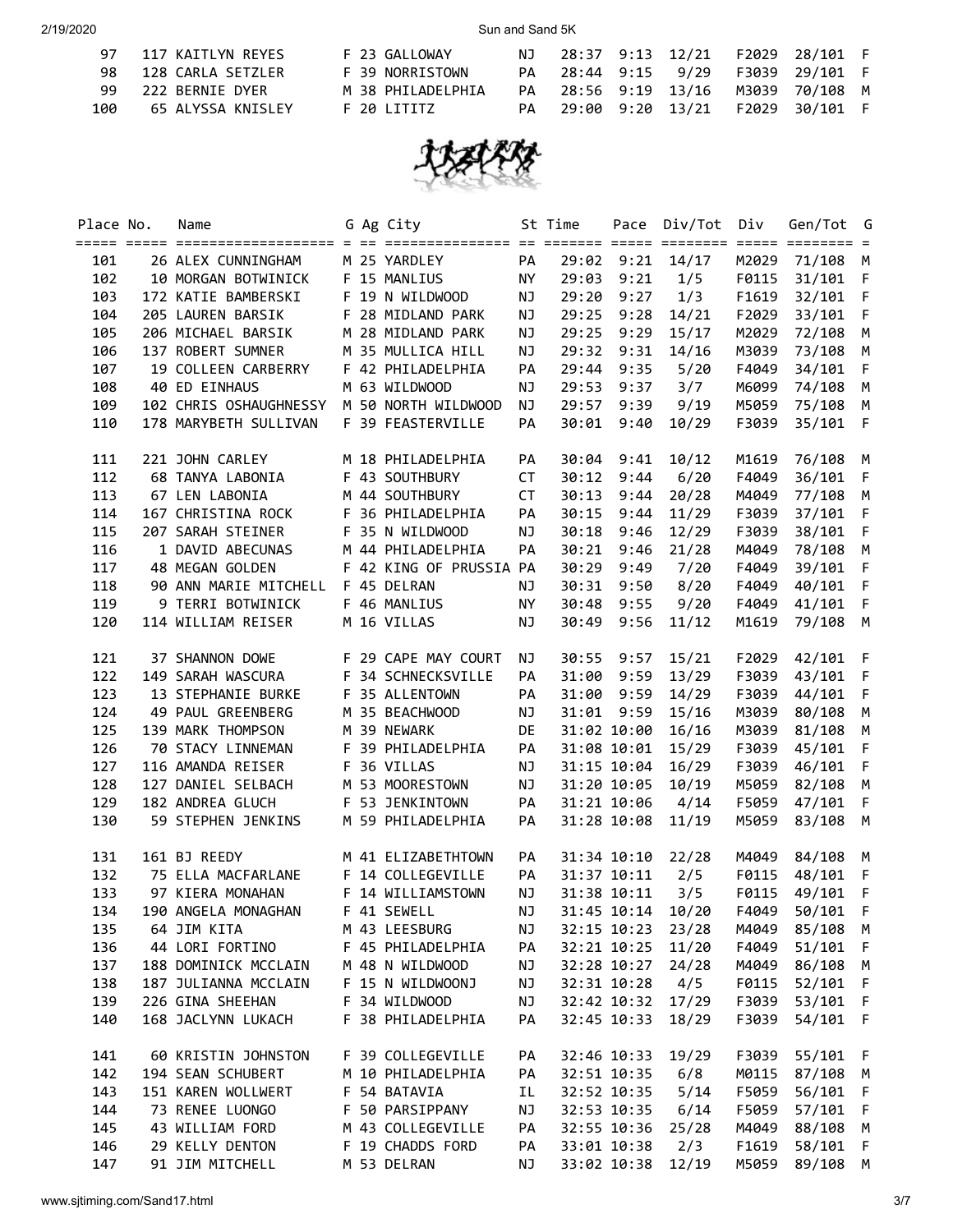| 148 | 109 FRANK PROFERO | M 64 SHILOH       | NJ 33:04 10:39 4/7                 |  | M6099 90/108 M |  |
|-----|-------------------|-------------------|------------------------------------|--|----------------|--|
| 149 | 33 ELLEN DEVER    | F 55 PHILADELPHIA | PA 33:08 10:40 7/14 F5059 59/101 F |  |                |  |
| 150 | 69 BOBBY LABONIA  | M 11 SOUTHBURY    | CT 33:12 10:41 7/8                 |  | M0115 91/108 M |  |



| Place No. | Name                                 |  | G Ag City               |           | St Time |             | Pace Div/Tot Div     |       | Gen/Tot G       |              |
|-----------|--------------------------------------|--|-------------------------|-----------|---------|-------------|----------------------|-------|-----------------|--------------|
| 151       | 189 ALICIA MCCARRON                  |  | F 54 COLLEGEVILLE       | PA        |         | 33:16 10:43 | 8/14                 |       | F5059 60/101 F  |              |
| 152       | 96 ANGELA MONAHAN F 45 WILLIAMSTOWN  |  |                         | NJ        |         |             | 33:17 10:43 12/20    |       | F4049 61/101 F  |              |
| 153       | 87 JACLYN MCKNIGHT F 39 PHILADELPHIA |  |                         | PA        |         | 33:17 10:43 | 20/29                |       | F3039 62/101 F  |              |
| 154       | 45 LIZ GABOR                         |  | F 37 KING OF PRUSSIA PA |           |         | 33:18 10:43 | 21/29                | F3039 | 63/101 F        |              |
| 155       | 30 PATRICIA DENTON                   |  | F 53 CHADDS FORD        | PA        |         | 33:20 10:44 | 9/14                 | F5059 | 64/101 F        |              |
| 156       | 166 KATIE DOUGHERTY                  |  | F 26 SHAMONG            | NJ        |         | 33:25 10:46 | 16/21                |       | F2029 65/101 F  |              |
| 157       | 123 CHRIS ROUSE                      |  | M 29 EGG HARBOR TOWN NJ |           |         | 33:31 10:48 | 16/17                | M2029 | 92/108 M        |              |
| 158       | 158 JOSEPH VASFAILO                  |  | M 59 NUTLEY             | NJ        |         | 33:44 10:52 | 13/19                |       | M5059 93/108 M  |              |
| 159       | 212 KACI GAUGHAN                     |  | F 19 W CREST            | NJ        |         | 33:51 10:54 | 3/3                  |       | F1619 66/101 F  |              |
| 160       | 46 MATT GALLAGHER                    |  | M 53 WILDWOOD           | NJ        |         | 33:54 10:55 | 14/19                |       | M5059 94/108 M  |              |
| 161       | 80 MARY MATARAZZO                    |  | F 59 AMBLER             | PA        |         | 34:04 10:58 | 10/14                | F5059 | 67/101          | - F          |
| 162       | 148 CARIN VEY                        |  | F 28 NORTH CAPE MAY     | NJ        |         | 34:06 10:59 | 17/21                |       | F2029 68/101 F  |              |
| 163       | 122 REGINA ROTHE                     |  | F 46 MERION STATION     | PA        |         | 34:20 11:03 | 13/20                | F4049 | 69/101 F        |              |
| 164       | 57 TOMMY JAMES                       |  | M 47 ELKINS PARK        | PA        |         | 34:21 11:04 | 26/28                | M4049 | 95/108 M        |              |
| 165       | 163 PEG BROWN                        |  | F 63 N WILDWOOD         | <b>NJ</b> |         | 34:38 11:09 | 1/8                  | F6099 | 70/101 F        |              |
| 166       | 120 LORI ROMANO                      |  | F 42 PHILADELPHIA       | PA        |         | 34:42 11:11 | 14/20                | F4049 | 71/101 F        |              |
| 167       | 79 BERNADETTE MASON                  |  | F 50 PHILADELPHIA       | PA        |         | 34:44 11:11 | 11/14                | F5059 | 72/101 F        |              |
| 168       | 181 JAMES E COOPER                   |  | M 58 RIDLEY PARK        | PA        |         | 35:02 11:17 | 15/19                | M5059 | 96/108 M        |              |
| 169       | 21 CHRISTINE CARR                    |  | F 46 LAFAYETTE HILL     | PA        |         | 35:18 11:22 | 15/20                | F4049 | 73/101 F        |              |
| 170       | 145 RACHEL TROST                     |  | F 28 MOUNT LAUREL       | NJ        |         | 35:21 11:23 | 18/21                | F2029 | 74/101 F        |              |
| 171       | 51 MELISSA HAGERTY                   |  | F 35 BROOKLAWN          | NJ        |         |             | 35:22 11:23 22/29    |       | F3039 75/101 F  |              |
| 172       | 140 CRAIG THOMPSON                   |  | M 25 WILDWOOD           | NJ        |         | 35:35 11:27 | 17/17                |       | M2029 97/108 M  |              |
| 173       | 196 JOSEPH BERA                      |  | M 48 PARLIN             | NJ        |         |             | 35:45 11:31 27/28    | M4049 | 98/108 M        |              |
| 174       | 84 MELISSA MCGILLEN                  |  | F 38 HAVERTOWN          | PA        |         |             | 35:46 11:31 23/29    |       | F3039 76/101 F  |              |
| 175       | 165 ANGELA LOZZI                     |  | F 52 BLACKWOOD          | NJ        |         |             | 35:50 11:32 12/14    |       | F5059 77/101 F  |              |
| 176       | 25 KALEN COOKE                       |  | F 43 SPRINGFIELD        | PA        |         | 36:15 11:40 | 16/20                |       | F4049 78/101 F  |              |
| 177       | 17 DAVID CAMPBELL                    |  | M 53 CHADDS FORD        | PA        |         | 36:17 11:41 | 16/19                | M5059 | 99/108 M        |              |
| 178       | 106 PATTY PLANTIER                   |  | F 64 BURLINGTON         | NJ        |         | 36:29 11:45 | 2/8                  | F6099 | 79/101 F        |              |
| 179       | 47 LAUREN GARDINER                   |  | F 31 WEST DEPTFORD      | NJ        |         |             | 36:30 11:45 24/29    | F3039 | 80/101 F        |              |
| 180       | 154 KATHERINE WOODMAN                |  | F 39 PHILADELPHIA       | PA        |         | 36:32 11:46 | 25/29                | F3039 | $81/101$ F      |              |
|           |                                      |  |                         |           |         |             |                      |       |                 |              |
| 181       | 112 JACKIE RAYNOR                    |  | M 19 PHILADELPHIA       | PA        |         | 36:38 11:48 | 12/12                |       | M1619 100/108 M |              |
| 182       | 150 JOHN WHITESIDE                   |  | M 70 YARDLEY            | PA        |         | 36:57 11:54 | 5/7                  |       | M6099 101/108 M |              |
| 183       | 198 MARYRITA BRENNAN                 |  | F 63 N WILDWOOD         | NJ        |         | 37:03 11:56 | 3/8                  |       | F6099 82/101 F  |              |
| 184       | 136 SHARON SUMNER F 34 MULLICA HILL  |  |                         |           |         |             | NJ 37:27 12:03 26/29 |       | F3039 83/101 F  |              |
| 185       | 164 GREG HART                        |  | M 53 BARRINGTON         | ΝJ        |         | 38:10 12:18 | 17/19                |       | M5059 102/108   | M            |
| 186       | 5 JOSEPHINE ARCARO                   |  | F 52 CHERRY HILL        | ΝJ        |         | 38:22 12:21 | 13/14                |       | F5059 84/101    | - F          |
| 187       | 105 A.J. PIZZI                       |  | M 49 WEST CHESTER       | PA        |         | 38:34 12:25 | 28/28                |       | M4049 103/108   | M            |
| 188       | 177 HEATHER KENNEDY                  |  | F 40 NCM                | ΝJ        |         | 39:10 12:37 | 17/20                |       | F4049 85/101    | F            |
| 189       | 56 MEGAN HUNTER                      |  | F 35 GILBERTSVILLE      | PA        |         | 39:30 12:43 | 27/29                |       | F3039 86/101    | -F           |
| 190       | 185 MICHAEL MCNAMEE                  |  | M 55 BARRINGTON         | ΝJ        |         | 39:33 12:44 | 18/19                |       | M5059 104/108   | M            |
| 191       | 146 DAN TUMMILLO                     |  | M 52 GARFIELD           | ΝJ        |         | 39:35 12:45 | 19/19                |       | M5059 105/108   | M            |
| 192       | 23 JENNIFER CLAIR                    |  | F 43 PHILADELPHIA       | PA        |         | 39:36 12:45 | 18/20                |       | F4049 87/101    | F            |
| 193       | 183 DONNA TILOTTA                    |  | F 54 DEPTFORD           | ΝJ        |         | 39:38 12:46 | 14/14                | F5059 | 88/101          | F            |
| 194       | 39 KIM DUNPHY                        |  | F 48 PHILADELPHIA       | PA        |         | 39:39 12:46 | 19/20                | F4049 | 89/101          | F            |
| 195       | 113 JENNIFER RAYNOR                  |  | F 43 PHILADELPHIA       | PA        |         | 39:41 12:47 | 20/20                | F4049 | 90/101          | F            |
| 196       | 55 ALANNAH HUNT                      |  | F 24 SOUTHAMPTON        | PA        |         | 40:25 13:01 | 19/21                | F2029 | 91/101          | F            |
| 197       | 6 DANA BALLENTINE                    |  | F 24 SOUTHAMPTON        | PA        |         | 40:26 13:01 | 20/21                | F2029 | 92/101          | F            |
| 198       | 119 ELEANOR RIES                     |  | F 10 PHILADELPHIA       | PA        |         | 40:44 13:07 | 5/5                  | F0115 | 93/101          | $\mathsf{F}$ |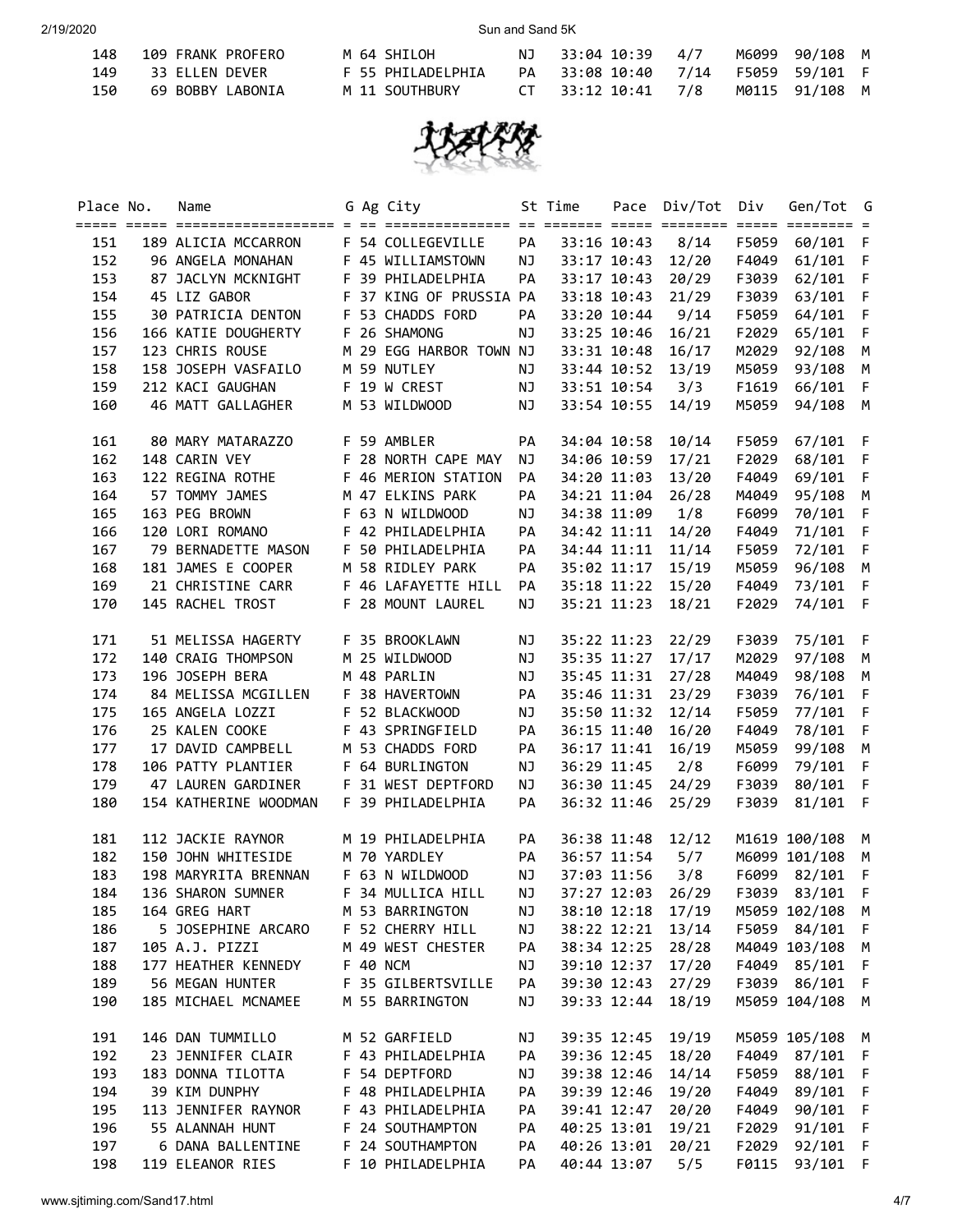199 219 BENDAN

2/19/2020 Sun and Sand 5K

|     | 199 219 BENDAN MEEHAN | M 09 LANGHORNE |  | PA 41:02 13:13 8/8 M0115 106/108 M  |
|-----|-----------------------|----------------|--|-------------------------------------|
| 200 | 89 DEBRA MEEHAN       | F 39 LANGHORNE |  | PA 41:33 13:23 28/29 F3039 94/101 F |



| Place No. | Name                   |  | G Ag City               |    | St Time     | Pace | Div/Tot Div |       | Gen/Tot G       |   |
|-----------|------------------------|--|-------------------------|----|-------------|------|-------------|-------|-----------------|---|
|           |                        |  |                         |    |             |      |             |       |                 |   |
| 201       | 138 MARGARET TERESCHUK |  | F 64 YARDLEY            | PA | 41:34 13:23 |      | 4/8         | F6099 | 95/101 F        |   |
| 202       | 27 MICHELE DAVITT      |  | F 37 PHILADELPHIA       | PA | 42:00 13:31 |      | 29/29       | F3039 | 96/101 F        |   |
| 203       | 224 JOE MALLEE         |  | M 63 AMBLER             | PA | 42:16 13:36 |      | 6/7         |       | M6099 107/108 M |   |
| 204       | 184 JOAN FISCHER       |  | F 60 HUNTINGTON VALL    | PA | 42:43 13:45 |      | 5/8         | F6099 | 97/101 F        |   |
| 205       | 41 DEB EVANS           |  | F 61 PHILADELPHIA       | PA | 43:10 13:54 |      | 6/8         | F6099 | 98/101 F        |   |
| 206       | 36 MARIETTA DONOHUE    |  | F 63 MOUNT LAUREL       | NJ | 43:11 13:54 |      | 7/8         | F6099 | 99/101 F        |   |
| 207       | 103 AMANDA PAVUK       |  | F 29 SEASIDE HEIGHTS NJ |    | 43:52 14:08 |      | 21/21       |       | F2029 100/101 F |   |
| 208       | 156 DEBRA YOUNG        |  | F 65 WILDWOOD WILDWO NJ |    | 45:27 14:38 |      | 8/8         |       | F6099 101/101 F |   |
| 209       | 159 LEDNA BURT         |  | M 70 AVALON             | ΝJ | 51:48 16:41 |      | 7/7         |       | M6099 108/108   | M |



**Award Listings** 

---------------------------------------------------------------------------- TEAM RESULTS ---------------------------------------------------------------------------- 1. NWBP  $1 \t2 \t3 \t(4) = \t6$  171 LEO ZACCARIA, 176 VINCENT DERITIS, 174 MATTHEW MILLIGAN, 173 MICHAEL MURRAY 2. NWPD1  $5 \t 6 \t 7 \t (14) = 18$  31 NICK DEPIANO, 52 ADAM HEGARTY, 126 DANIEL SCHULES, 116 AMANDA REISER 3. N WILDWOOD FD 8 9 10 (16) = 27 63 MATTHEW KILMER, 191 JOSHUA STOREN-CONCEPCIO, 35 JAMES DONNELLY, 188 DOMINICK MCCLAIN 4. DOUGIE'S DIRT  $11 \quad 12 \quad 13 \quad (15) = 36$  18 PATRICK CARBERRY, 19 COLLEEN CARBERRY, 1 DAVID ABECUNAS, 97 KIERA MONAHAN \*\*\*\*\*\*\*\*\*\* FEMALE OVERALL RESULTS \*\*\*\*\*\*\*\*\*\*\*

1 81 BRIDGET MCCARRON 25 WEST CHESTER PA 19:47 \*\*\*\*\*\*\*\*\*\* MALE OVERALL RESULTS \*\*\*\*\*\*\*\*\*\*\*

| <b>MUF</b><br>THEW<br>FR<br>MAT<br>98<br>ΔMRI<br>r<br>__<br>__ |  |
|----------------------------------------------------------------|--|
|----------------------------------------------------------------|--|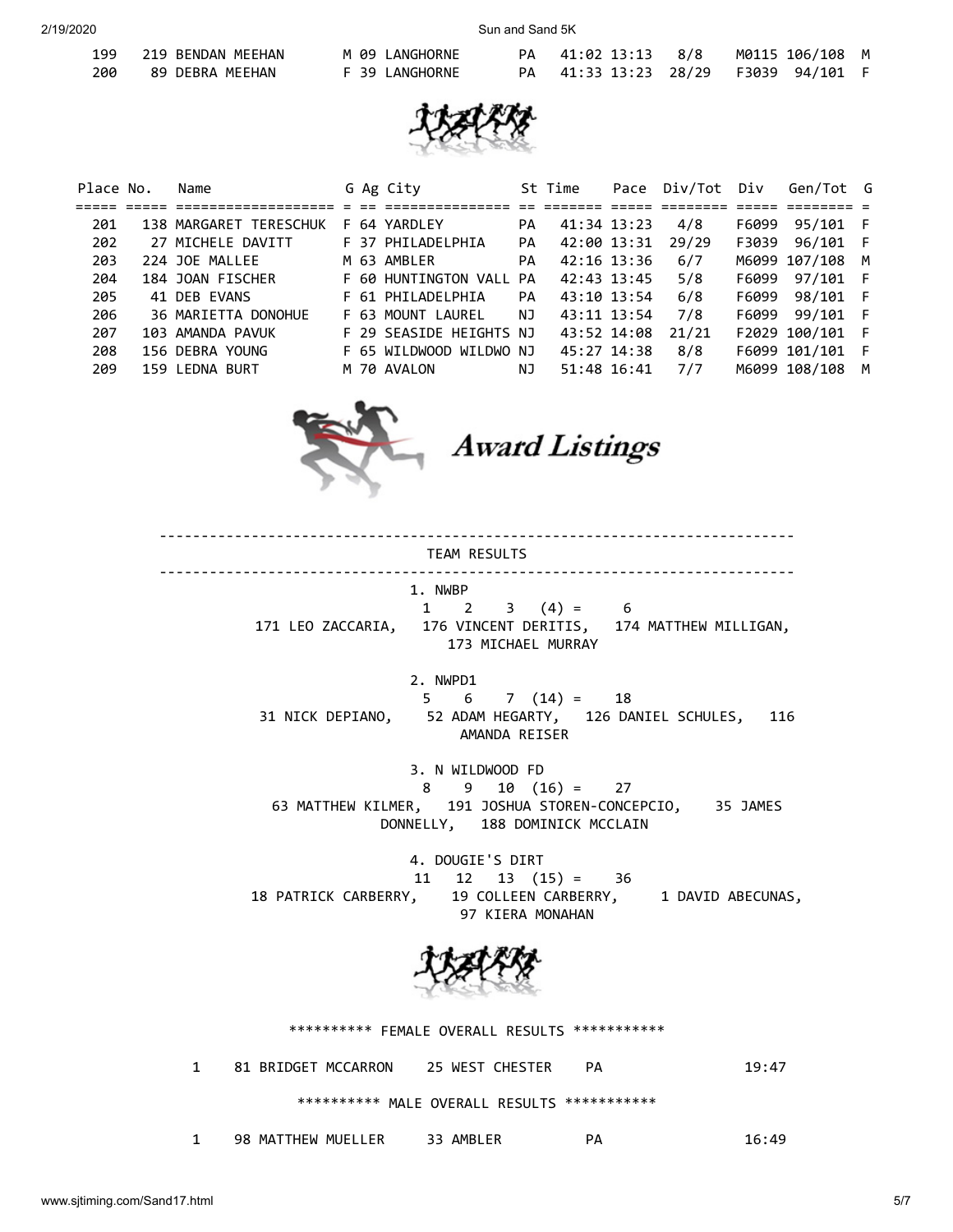

|                         |                         | FEMALE AGE GROUP 01 - 15 (Awards Top 3)                                                                                                                                                                                                             |                                       |           |          |
|-------------------------|-------------------------|-----------------------------------------------------------------------------------------------------------------------------------------------------------------------------------------------------------------------------------------------------|---------------------------------------|-----------|----------|
| $1 \quad$               | 102                     |                                                                                                                                                                                                                                                     | 10 MORGAN BOTWINICK 15 MANLIUS NY     |           | 29:03    |
| $2^{\circ}$             |                         | 132 75 ELLA MACFARLANE 14 COLLEGEVILLE PA                                                                                                                                                                                                           |                                       |           | 31:37    |
| $3^{\circ}$             |                         | 133 97 KIERA MONAHAN 14 WILLIAMSTOWN NJ                                                                                                                                                                                                             |                                       |           | 31:38    |
|                         |                         | 138 187 JULIANNA MCCLAIN 15 N WILDWOOd NJ                                                                                                                                                                                                           |                                       |           |          |
| 4                       |                         |                                                                                                                                                                                                                                                     |                                       |           | 32:31    |
| 5                       | 198                     |                                                                                                                                                                                                                                                     | 119 ELEANOR RIES 10 PHILADELPHIA PA   |           | 40:44    |
|                         |                         | MALE AGE GROUP 01 - 15 (Awards Top 3)                                                                                                                                                                                                               |                                       |           |          |
| 1                       | $\overline{4}$          | 201 CHASE MILLER 15 MARLTON                                                                                                                                                                                                                         |                                       | NJ        | 18:34    |
| 2 <sup>7</sup>          |                         | 22 61 JOSH KARNISH 13 MARLTON 13 NOVEMBER 22:05<br>39 132 RILEY SHEEL 89 MONROEVILLE 11 NJ 24:04<br>45 131 CHALIE SHEEL 11 MONROEVILLE 10 24:29                                                                                                     |                                       |           |          |
| $\mathbf{3}$            |                         |                                                                                                                                                                                                                                                     |                                       |           |          |
| 4                       |                         |                                                                                                                                                                                                                                                     |                                       |           |          |
| 5                       | 96                      | 92 JIMMY MITCHELL 12 RIVERSIDE                                                                                                                                                                                                                      |                                       |           | NJ 28:19 |
|                         |                         | FEMALE AGE GROUP 16 - 19 (Awards Top 3)                                                                                                                                                                                                             |                                       |           |          |
| $1 \quad$               |                         | 103 172 KATIE BAMBERSKI 19 N WILDWOOD                                                                                                                                                                                                               |                                       |           | NJ 29:20 |
| $2^{\circ}$             |                         | 146 29 KELLY DENTON 19 CHADDS FORD PA 33:01                                                                                                                                                                                                         |                                       |           |          |
| $\overline{\mathbf{3}}$ |                         | 159 212 KACI GAUGHAN 19 W CREST NJ 33:51                                                                                                                                                                                                            |                                       |           |          |
|                         |                         | MALE AGE GROUP 16 - 19 (Awards Top 3)                                                                                                                                                                                                               |                                       |           |          |
| $\mathbf{1}$            | $\overline{\mathbf{c}}$ |                                                                                                                                                                                                                                                     |                                       | <b>NJ</b> | 17:38    |
| $2^{\circ}$             | $\overline{\mathbf{3}}$ | 202 DAVID JACKSON 16 MARLTON<br>3 171 LEO ZACCARIA<br>3 171 LEO ZACCARIA<br>3 210 JOEY GAFFNEY<br>16 GLEN MILLS<br>19 HAVERTOWN<br>220 SERVINO BUTERA<br>19 HAVERTOWN<br>21:24<br>19 38 ERIC DUFFY<br>17 PHILLIPSBURG<br>NJ 18:57<br>21:24<br>21:24 |                                       |           |          |
| $\overline{3}$          | 8 <sup>2</sup>          |                                                                                                                                                                                                                                                     |                                       |           |          |
|                         |                         |                                                                                                                                                                                                                                                     |                                       |           |          |
| $\overline{4}$          |                         |                                                                                                                                                                                                                                                     |                                       |           |          |
| 5                       |                         |                                                                                                                                                                                                                                                     |                                       |           |          |
|                         |                         | FEMALE AGE GROUP 20 - 29 (Awards Top 3)                                                                                                                                                                                                             |                                       |           |          |
| $\mathbf{1}$            | 20                      |                                                                                                                                                                                                                                                     | 175 JULIE BLACKMAN 21 N WILDWOOD NJ   |           | 21:47    |
| $2^{\circ}$             |                         | 54 12 MAURA BROPHY 29 GLOUCESTER CITY NJ                                                                                                                                                                                                            |                                       |           | 25:28    |
| $\overline{\mathbf{3}}$ |                         | 55 144 SAMANTHA TOLAN 22 VILLAS                                                                                                                                                                                                                     |                                       | <b>NJ</b> | 25:29    |
| 4                       |                         | 56 76 LAUREN MALLEE 24 AMBLER                                                                                                                                                                                                                       |                                       | <b>PA</b> | 25:35    |
| 5                       |                         | 57 77 DANA MARANO 23 TOWNSHIP OF WASHIN NJ                                                                                                                                                                                                          |                                       |           | 25:38    |
|                         |                         | MALE AGE GROUP 20 - 29 (Awards Top 3)                                                                                                                                                                                                               |                                       |           |          |
| 1                       | 5                       |                                                                                                                                                                                                                                                     | 162 BRENT WILDER 21 WEST DEPTFORD NJ  |           | 18:44    |
| $2^{\circ}$             | - 6                     | 176 VINCENT DERITIS 21 N WILDWOOD                                                                                                                                                                                                                   |                                       | NJ        | 18:53    |
| $\overline{3}$          | 10                      | 174 MATTHEW MILLIGAN                                                                                                                                                                                                                                | 25 PHILADELPHIA                       | <b>PA</b> | 19:22    |
| 4                       | 12                      | 173 MICHAEL MURRAY                                                                                                                                                                                                                                  | 20 N WILDWOOD                         | NJ        | 19:40    |
| 5                       | 15                      | 31 NICK DEPIANO                                                                                                                                                                                                                                     | 21 AUGUSTA                            | NJ        | 20:14    |
|                         |                         | FEMALE AGE GROUP 30 - 39 (Awards Top 3)                                                                                                                                                                                                             |                                       |           |          |
|                         |                         |                                                                                                                                                                                                                                                     |                                       |           |          |
| $\mathbf{1}$            |                         | 24 42 JENNIFER FALCIANI 30 WOODBINE                                                                                                                                                                                                                 |                                       | NJ        | 22:41    |
| $\mathbf{2}^{\prime}$   | 36                      | 155 LINDSEY WRAY 36 ARLINGTON                                                                                                                                                                                                                       |                                       | <b>VA</b> | 23:51    |
| 3                       | 61 —                    | 15 TABITHA CAIN 35 ABINGTON                                                                                                                                                                                                                         |                                       | <b>PA</b> | 25:49    |
| 4                       |                         |                                                                                                                                                                                                                                                     |                                       |           | 25:59    |
| 5                       | 71                      |                                                                                                                                                                                                                                                     | 135 LINDSAY STRAUB 31 PHILADELPHIA PA |           | 26:25    |
|                         |                         | MALE AGE GROUP 30 - 39 (Awards Top 3)                                                                                                                                                                                                               |                                       |           |          |
| 1                       | 7                       | 66 RYAN KOBB                                                                                                                                                                                                                                        | 36 ARLINGTON                          | VA        | 18:56    |
| $\overline{2}$          | 9                       | 11 JOSEPH BROPHY                                                                                                                                                                                                                                    | 32 GLOUCESTER CITY                    | NJ        | 19:01    |